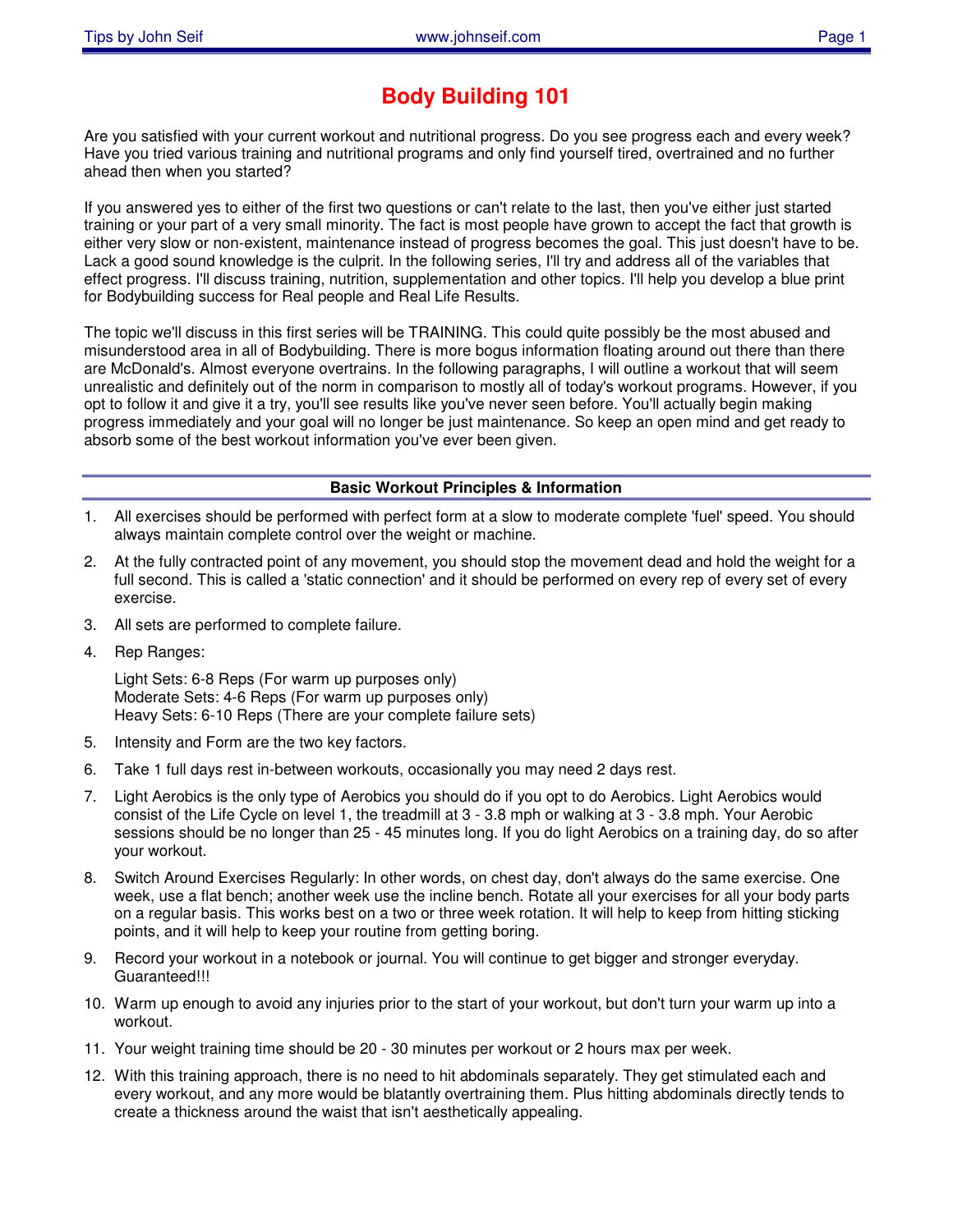## **Workout #1: Chest & Triceps**

Chest (1 Super Set): Perform two warm up sets of bent arm flies. The first set should be very light and the second should be moderate (approximately 60% of the weight you'll use for your all out set). For the Super Set, choose either Flat Bench Flies, Incline Flies or Seated Fly Machine Flies (whichever one you warmed up with) and work 1 set to absolute failure. Immediately super set to either the Flat Bench Press, Incline Bench Press, or the Decline Bench Press, and with a narrow grip (shoulder width), perform 1 set to failure with your shoulders and elbows flared parallel.

This is the only exercise you'll do for chest. When you've completed this set, your chest will be completely stimulated. Any further movements or exercises would be considered overtraining and will eat into your recovery time.

Triceps (1 Drop Set): Choose 1 Triceps exercise. Pick a weight you feel you'll be able to perform 6 - 10 perfect reps, and work 1 set to failure. Immediately drop the weight by 50% and continue to work to complete failure. As with all sets, you should work every set to failure, however when you are able to perform 10 reps or more on any set, you should increase the amount of weight you are using at the next workout. In other words, for all exercises and set, 10 repetitions should be your graduating point. Just remember to always work every set to failure regardless of the rep count.

Now take one full days rest!

## **Workout #2: Hamstrings & Quads**

Hamstrings (1 Drop Set): Choose one hamstring exercise. Perform two warm up sets. The first should be very light and the second should be moderate (approximately 60% of the weight you'll use on your all out set.) Next, pick a weight you'll be able to perform 6 - 10 perfect repetitions and work to failure. Immediately, drop the weight by 50% and continue to work to complete failure. That's all you need to do for hamstrings. Any zip you may have left in your hamstring you'll need for your compound quadriceps set. Just remember to write everything down and follow all the basic principles.

Quads (1 Super Set): For quads, you'll always super set using the leg extension first, followed by one compound exercise (either leg press, squats, hack squats, or smith machine squats). The idea is to pre-exhaust the quads with the leg extension, and then you'll be positive its your quads reaching failure first on your compound exercise, and not your glutes, back or other muscle groups. This is the main principle behind every super set in this entire workout. You should perform one light to moderate set of leg extensions and the compound exercise of your choice before you begin your all out set. Good luck, this one's a killer.

Now take one full days rest!

## **Workout #3: Calves & Shoulders**

Calves (1 Drop Set): Choose one calve exercise. Do two warm up sets. The first warm up set should be very light. The second warm up set should be moderate (approximately 60% of the weight you'll use on your all out set). Next, choose a weight you can perform 6 - 10 repetitions with perfect form and work to failure. Immediately, drop the weight by 50% and work to complete failure. The purpose of drop sets here and throughout the workout is to stimulate every muscle fiber possible without overtraining. Believe it or not, your calves are finished.

Shoulders (1 Super set and 1 Set to Failure): For shoulders, your going to train your front and side delts first with a super set, and then you'll do one straight set to failure for your rear delts. Before starting, choose one type of lateral raise and choose one type of compound overhead pressing movement (like the Seated Frontal Barbell, or Dumbbell Presses). Warm up by doing one light to moderate set of each. Choose a weight for lateral raise that you can perform 6 - 10 perfect repetitions and work to failure. Immediately super set to the compound pressing movement and work to complete failure. You've completed front and side delts. Rest about 1 - 2 minutes, then choose a read delt raise, either machine or dumbbell. Perform one straight set to complete failure. Congratulations, you've completed your shoulders. They should be pumped and fried.

Now take one full days rest.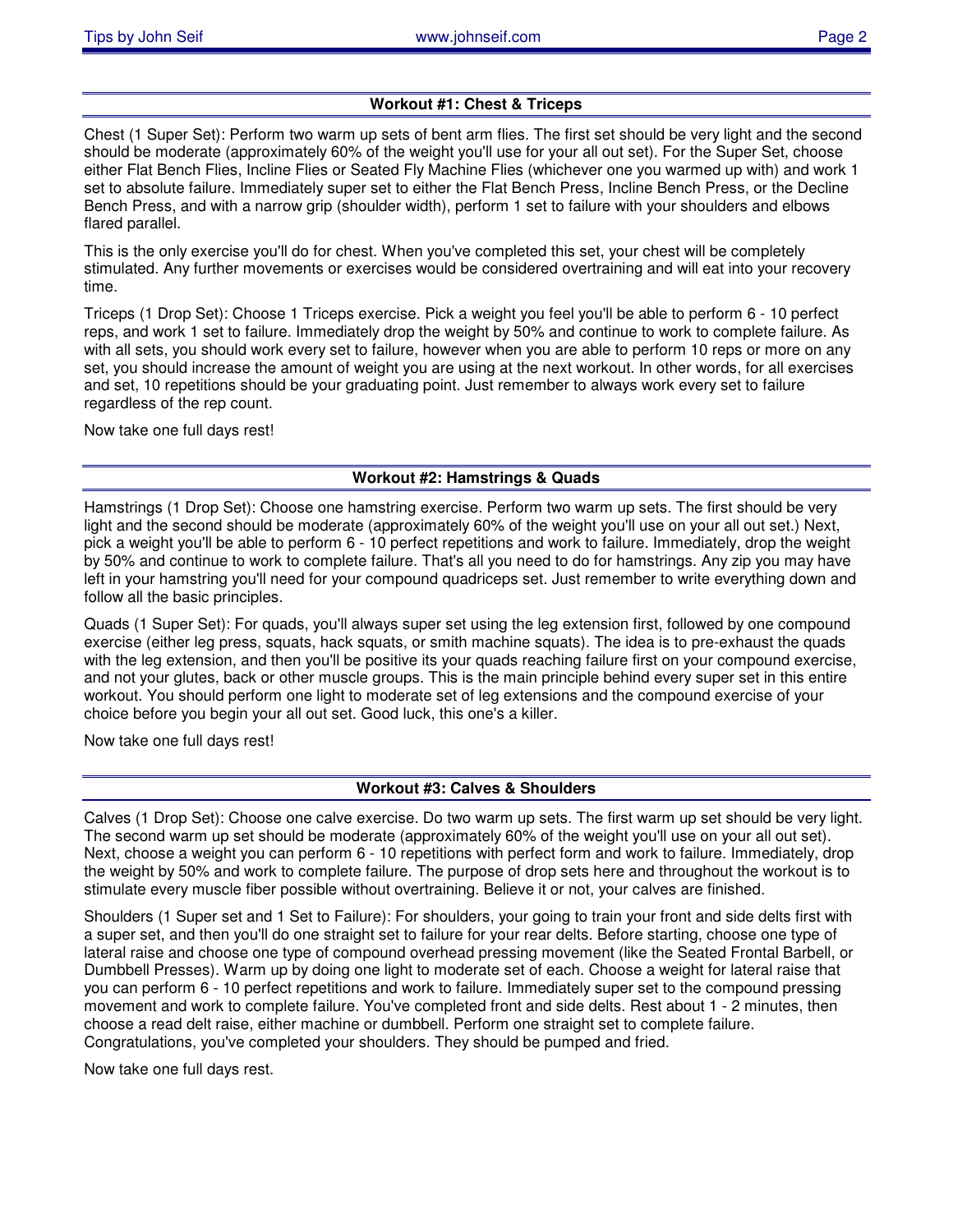#### **Workout #4: Back & Biceps**

Back (3 Straight Sets, Includes Traps): The reasoning behind doing only straight sets for back is simple. The back is a large muscle group and to work it, you must recruit a lot of arm, in particular bicep help. Therefore, you most drop sets and super sets will guarantee bicep failure but won't guarantee total back failure. The answer to attacking the back is carefully thought out straight set pulldown. Perform two warm up sets before beginning your all out set. The first warm up set should be very light. The second warm up set should be moderate (approximately 60% of the weight you'll use on your all out set). Next, perform one straight set to complete failure. You should be able to perform 6 - 10 repetitions.

Your next back exercise will either be a bent over reverse grip row or a machine row. Choose one. Perform one straight set of 6 - 10 repetitions to complete failure. Form is of the utmost importance and you should also be very aware of holding your static contraction for at least one second on every rep.

The final back exercise is the shrug for your traps. Choose either cable, dumbbell, barbell or machine shrugs. One light warm up set is advised on this exercise. Once you've completed your warm up, perform one straight set of 6 - 10 perfect repetitions to complete failure. Your back is finished.

Biceps (1 Drop Set): By this point, your biceps should be somewhat pre-exhausted from your back workout. Choose one bicep exercise and perform one set of 6 - 10 perfect repetitions to complete failure. Immediately drop the weight by 50% and finish the biceps off by working to complete failure. Your biceps are finished, they should feel like they're about to blow through your skin.

Take one to two days off (Judged by how you feel).

#### **Summary**

This workout is based on the 'more is not better' philosophy. High intensity, low volume, and increased rest are the principles behind this workout. Any and all who've tried it have experienced success. Bodybuilding doesn't have to be a long and tedious process which yields little and slow gains. With this type of workout, you'll begin making progress as early as day one. Dorian Yates, Mike Mentzer, Arthur Jones and others have all written and talked about similar programs. Give this workout a try. I'm sure you'll see size and strength increases like you've never seen before. Add good nutrition, rest and supplementation (all of which we'll talk about in future issues) to the program, and your progress could be infinite. Until next time, training intense and smart, and drink your Critical Mass as soon as your done training.

#### **Glossary of Terms**

Feel Speed: A slow and steady speed which enables you to really feel the particular muscle you are working. This is often referred to as the mind / muscle link.

Fully Contracted Point: This is the halfway point in every repetition. At this point, the muscle is fully contracted and about to perform the negative portion or lowering of the weight.

Static Contraction: This occurs at the Fully Contracted Point just after the positive portion or raising of the weight has occurred. A Static Contraction is just simply pausing and squeezing for a full second at the Fully Contracted Point before the negative or lowering of the weight takes place.

Failure (Complete, Absolute, or just Failure): The point at which you are unable to perform another repetition with perfect technique and form. This is the point at which a spotter would usually help you finish you last repetition.

Perfect Technique and Form: The ability to perform an exercise in which the targeted muscles receives all or the majority of the work. Positive and Negative movements are nice and steady, and are 2 - 3 seconds each. Jerky movements, momentum bounces, arching and cheat motions are non-existent. Control over the weight and movement is a necessity.

Intensity: Being able to put forth a concentrated effort and work to Complete Failure so as to generate enough muscle stimulus for growth to occur.

Super Set: Performing an exercise set to complete failure and immediately moving to another exercise with as little rest as possible (5 - 10 seconds) in between.

Drop Set: Performing an exercise set to complete failure and upon completion dropping or cutting the weight of the exercise and continuing on to Complete Failure with as little rest in between as possible.